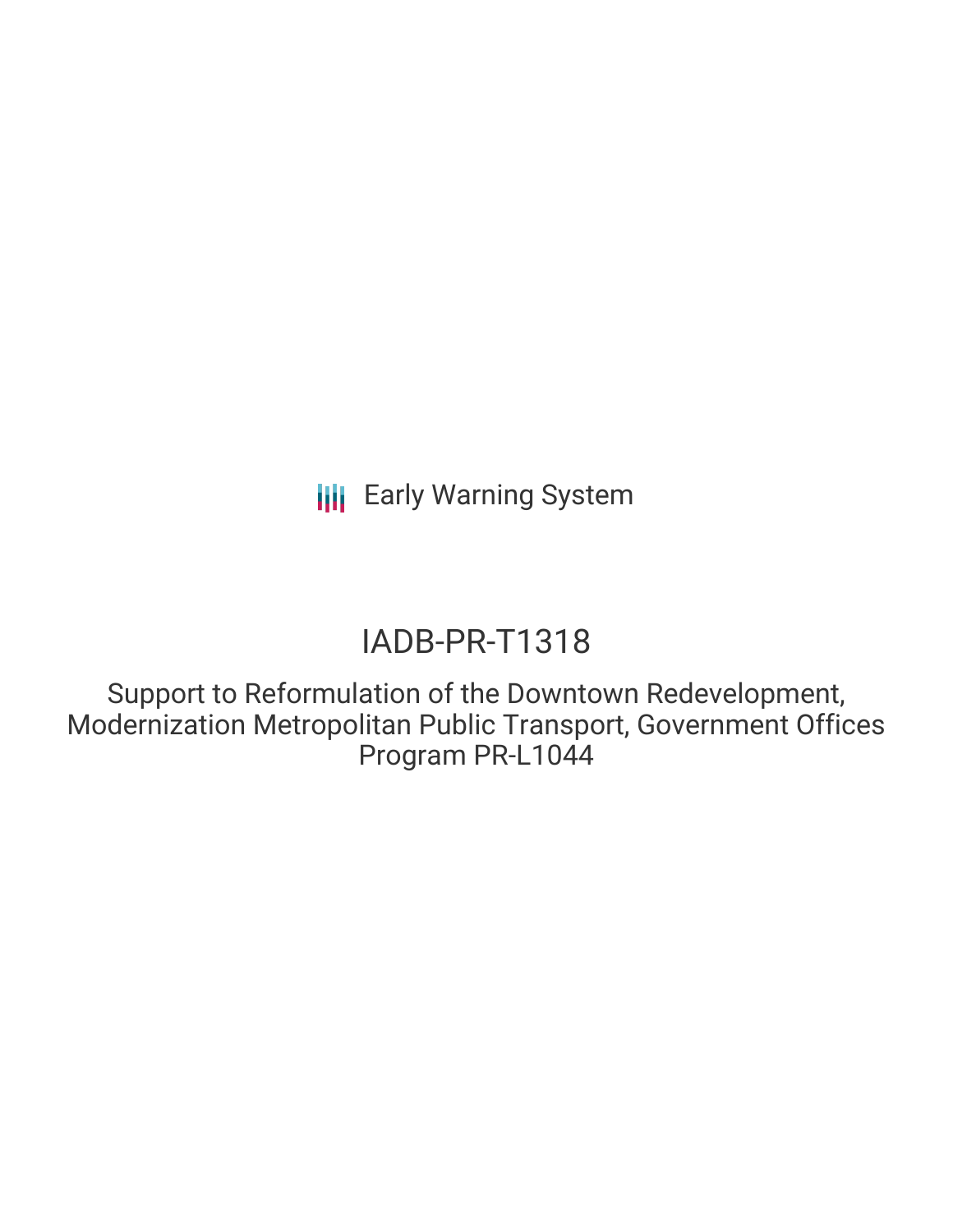



Support to Reformulation of the Downtown Redevelopment, Modernization Metropolitan Public Transport, Government Offices Program PR-L1044

#### **Quick Facts**

| <b>Countries</b>               | Paraguay                               |
|--------------------------------|----------------------------------------|
| <b>Financial Institutions</b>  | Inter-American Development Bank (IADB) |
| <b>Status</b>                  | Proposed                               |
| <b>Bank Risk Rating</b>        | B                                      |
| <b>Borrower</b>                | Goverment of Paraguay                  |
| <b>Sectors</b>                 | Infrastructure, Transport              |
| <b>Investment Type(s)</b>      | <b>Advisory Services</b>               |
| <b>Investment Amount (USD)</b> | \$ 0.37 million                        |
| <b>Project Cost (USD)</b>      | $$0.37$ million                        |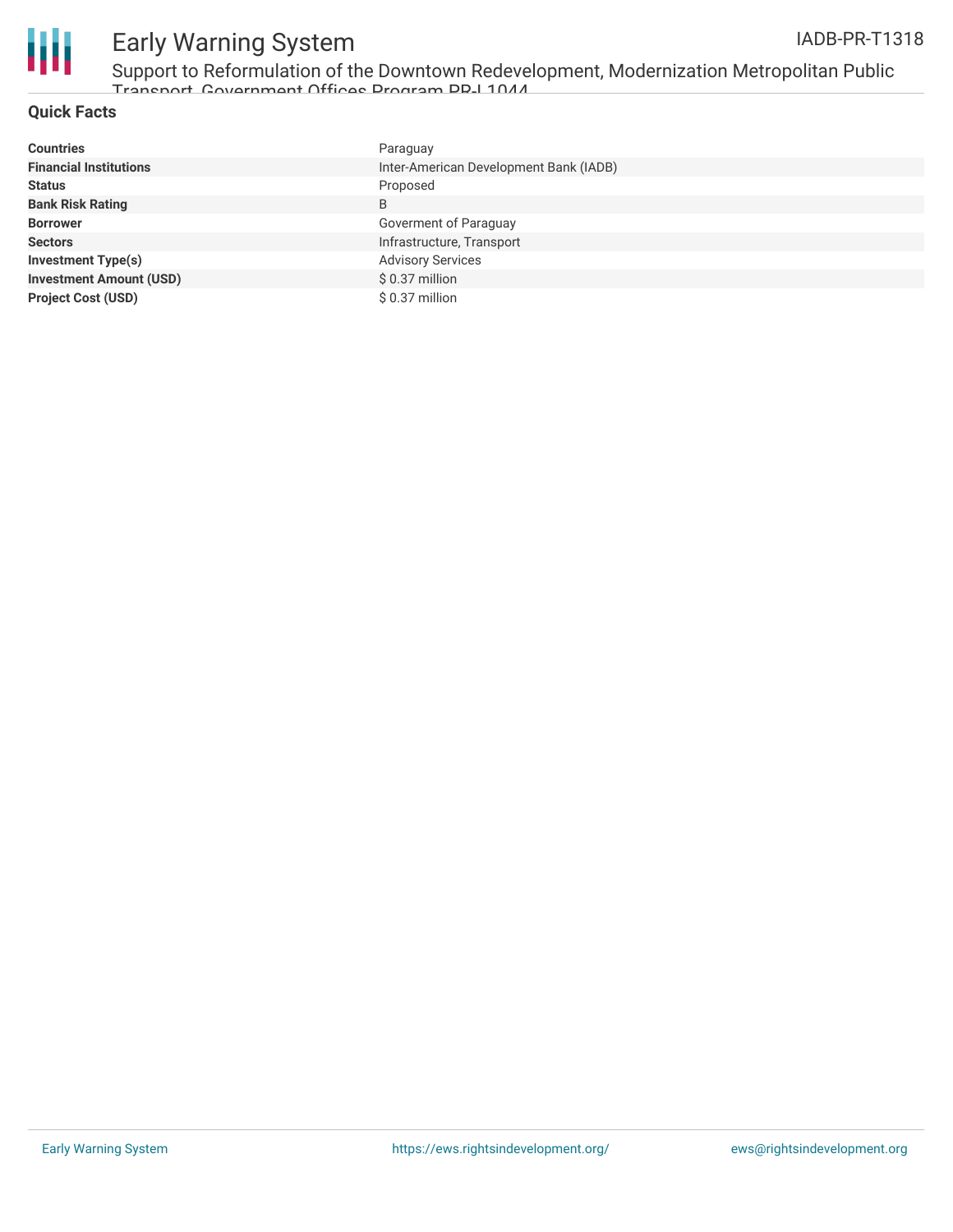

Support to Reformulation of the Downtown Redevelopment, Modernization Metropolitan Public Transport, Government Offices Program PR-L1044

### **Project Description**

The objective of the operation is to support the reformulation and implementation of the Asuncion Center Conversion Program - Stage II (PR-L1044), through the financing of tender documents, socio-environmental studies, family resettlement plan, project management and financing studies, as well as other documents that are part of the project and detailed urban planning and engineering studies for the area , flood control studies of Av. Stella Maris, transit studies for the microcenter of Asuncion, the elaboration of monitoring inputs, economic assessments, among others.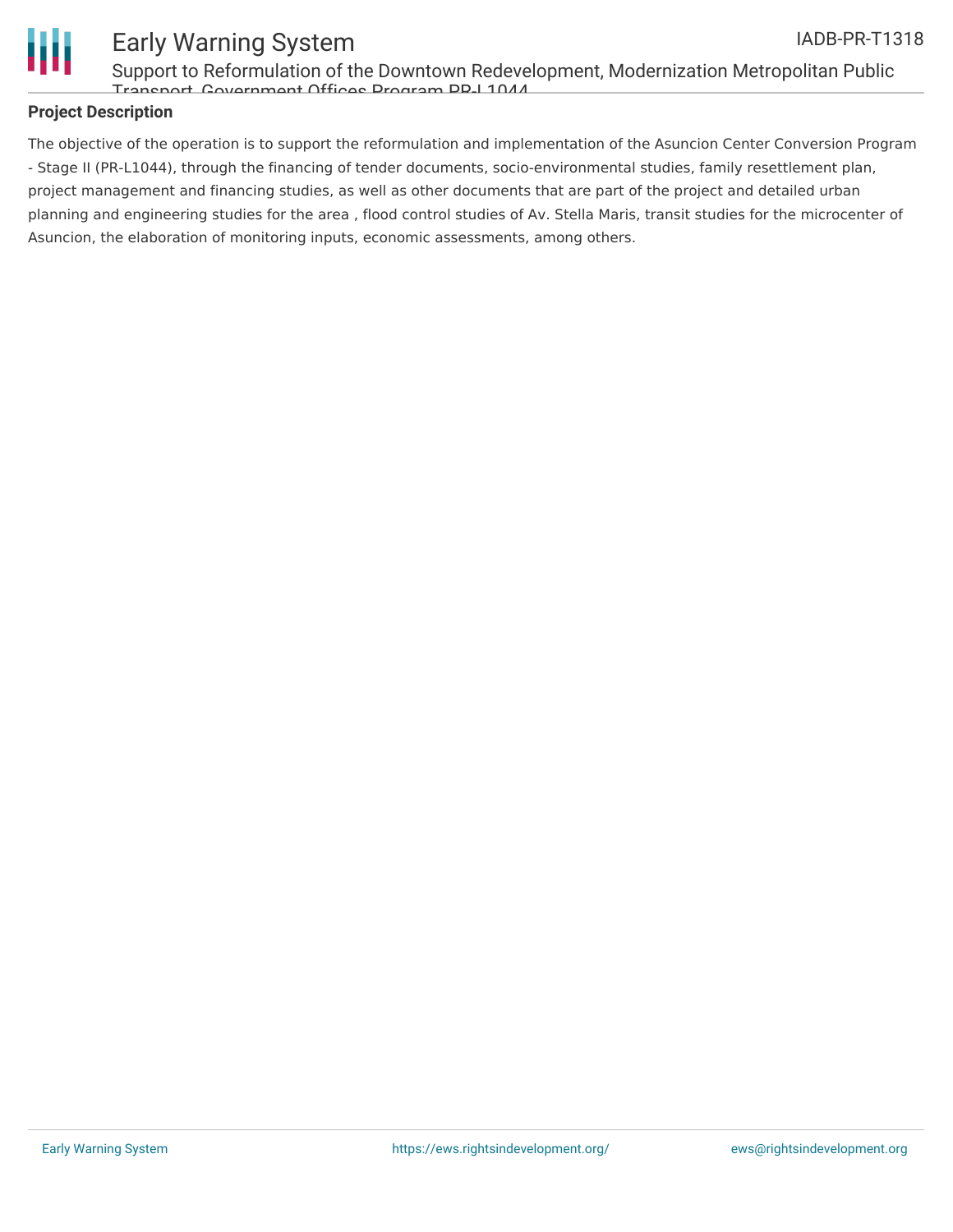



Support to Reformulation of the Downtown Redevelopment, Modernization Metropolitan Public Transport, Government Offices Program PR-L1044

### **Investment Description**

• Inter-American Development Bank (IADB)